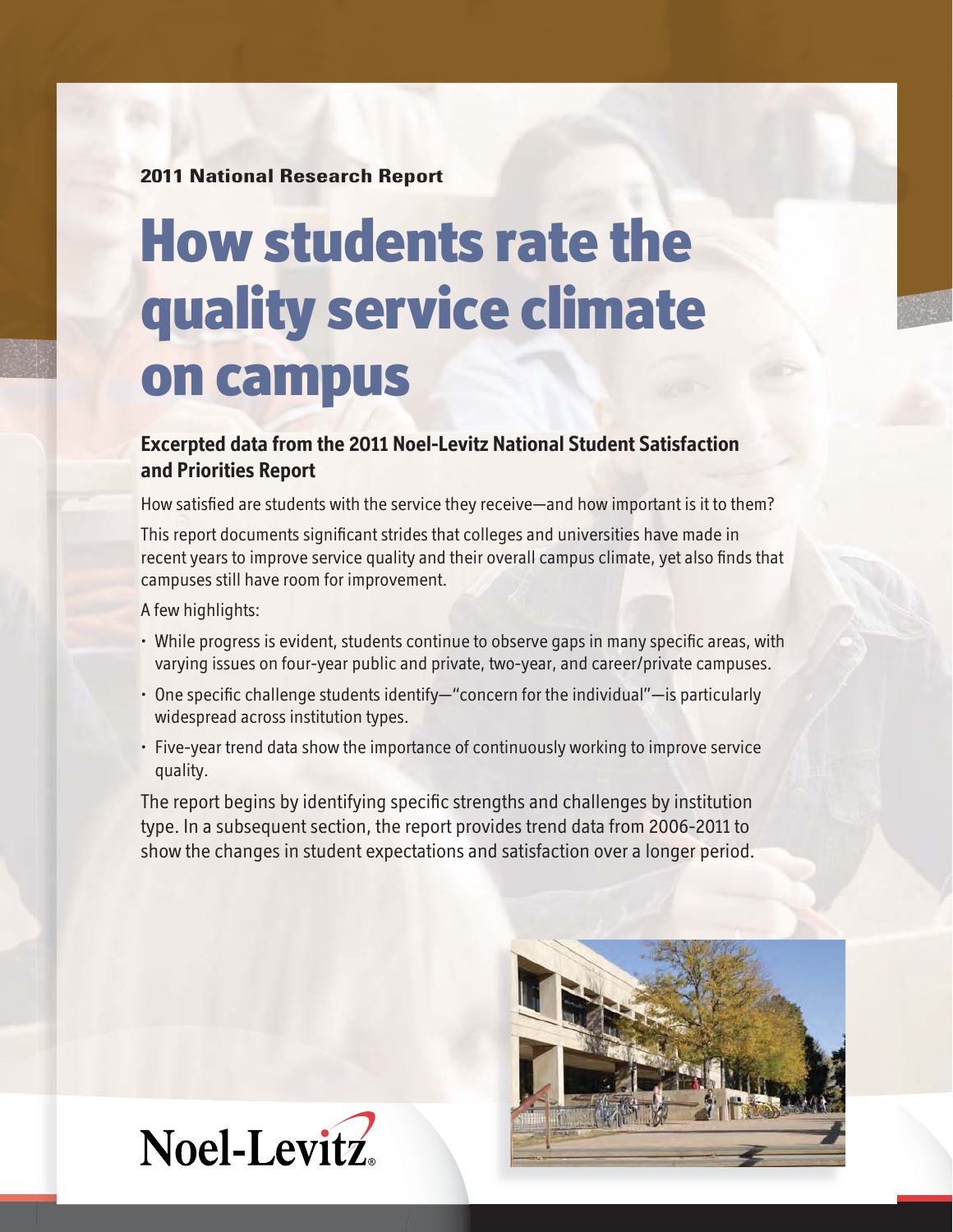## **The source of data**

The findings in this report were excerpted from the 2011 National Student Satisfaction and Priorities Report, the 18th annual study of student satisfaction conducted by Noel-Levitz. You may download the complete report, without charge, at **www.noellevitz.com/Benchmark**.

The 2011 National Student Satisfaction and Priorities Report was based on survey data gathered between the fall of 2008 and the spring of 2011 from students attending nearly 819 colleges, universities, community colleges, and career and private schools. Sample sizes were as follows: 81,094 students from four-year publics; 253,626 from four-year privates; 186,038 from two-year community, junior, and technical colleges; and 89,857 from career and private schools.

The survey instrument used in the study was the Noel-Levitz Student Satisfaction Inventory<sup>™</sup> (SSI). This instrument consists of over 70 items that cover the full range of college experiences. Each item is expressed as a statement of expectation. Each statement includes a rating scale of 1 to 7 (7 = very important/very satisfied; 1 = not important/not satisfied at all). Students were asked to rate the level of importance they assign to the expectation as well as their level of satisfaction that the expectation is being met.

The 70-plus items on the survey instrument are grouped into 11 scales. These include:

- Academic Advising Effectiveness
- Academic Services (two-year and career/ private schools)
- Campus Climate
- Campus Life (four-year schools)
- Campus Support Services
- Concern for the Individual
- Instructional Effectiveness
- Recruitment and Financial Aid **Effectiveness**
- Registration Effectiveness
- Safety and Security
- Service Excellence
- Student Centeredness

Recent research has confirmed the strong connection between how students feel on campus and their likelihood to stay enrolled at the institution. In the 2009 research study, Linking Student Satisfaction and Retention, creating an inviting climate on campus was cited as an important factor in increasing a student's odds of persisting by as much as 80 percent. The four-year institution research confirms, "Students who feel welcome, know what's happening on campus, and feel that they belong are more likely to return the following year." Campuses that want to improve their persistence rates should pay particular attention to their campus climate. The full white paper can be downloaded at www.noellevitz.com/retentionlink.

*" Quality customer service, like effective student retention, does not just 'happen' on an institutionwide basis. Both are products of carefully planned and integrated systems and strategies that cross the lines of traditional academic and administrative units."*

 **Jo Hillman, senior director of retention solutions Noel-Levitz**

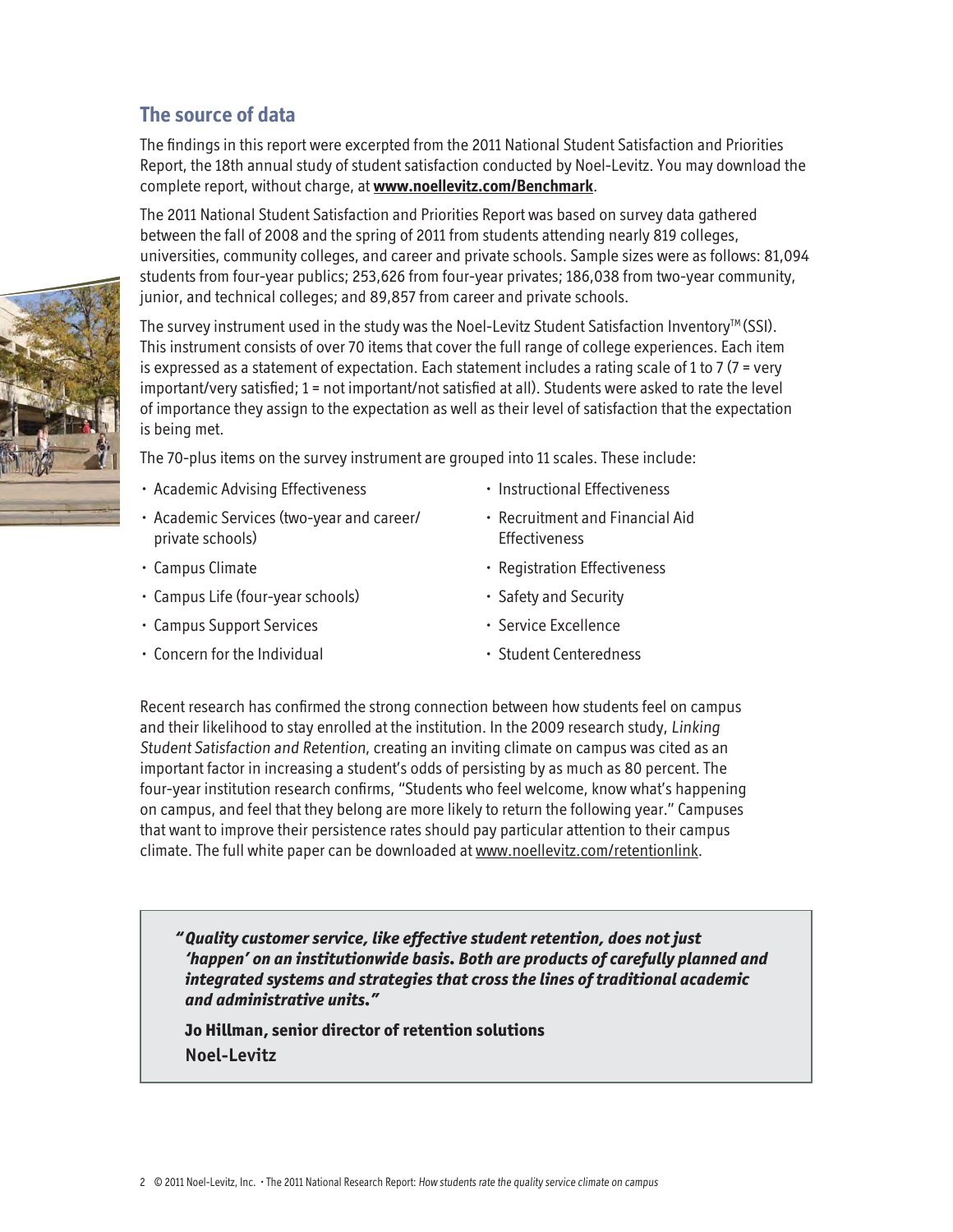# **Key findings, section one: Strengths and challenges**

Students' responses to the 70-plus individual survey items were analyzed to determine strengths (high importance/high satisfaction) and challenges (high importance/low satisfaction). Strengths were defined as survey items that students rated above the mid-point in importance and in the top quartile of satisfaction. Challenges were defined as items that were above the mid-point in importance and in the bottom quartile of satisfaction and/or the top quartile of performance gaps.

For the purposes of this report, only items relating directly to quality service are highlighted. Among the strengths and challenges identified by institution type are the following:

# **Four-Year Public Colleges and Universities**

#### *Strengths*

Survey items students rated as most important/most satisfying:

- My academic advisor is knowledgeable about requirements in my major.
- My academic advisor is approachable.
- Faculty are usually available after class and during office hours.

#### *Challenges*

Survey items students rated as most important/least satisfying:

- Faculty are fair and unbiased in their treatment of individual students.
- Security staff respond quickly in emergencies.
- Faculty provide timely feedback about student progress in a course.
- This institution shows concern for students as individuals.
- I seldom get the "run-around" when seeking information on this campus.
- Financial aid counselors are helpful.

# **Four-Year Private Colleges and Universities**

#### *Strengths*

Survey items students rated as most important/most satisfying:

- My academic advisor is approachable.
- The campus staff are caring and helpful.
- Faculty are usually available after class and during office hours.
- Students are made to feel welcome on this campus.

#### *Challenges*

Survey items students rated as most important/least satisfying:

- Faculty are fair and unbiased in their treatment of individual students.
- Faculty provide timely feedback about student progress in a course.
- Security staff respond quickly in emergencies.
- Financial aid counselors are helpful.
- Faculty take into consideration student differences as they teach a course.
- I seldom get the "run-around" when seeking information on this campus.

**There is widespread dissatisfaction in areas that matter to students the service "run-around" and concern for students as individuals.**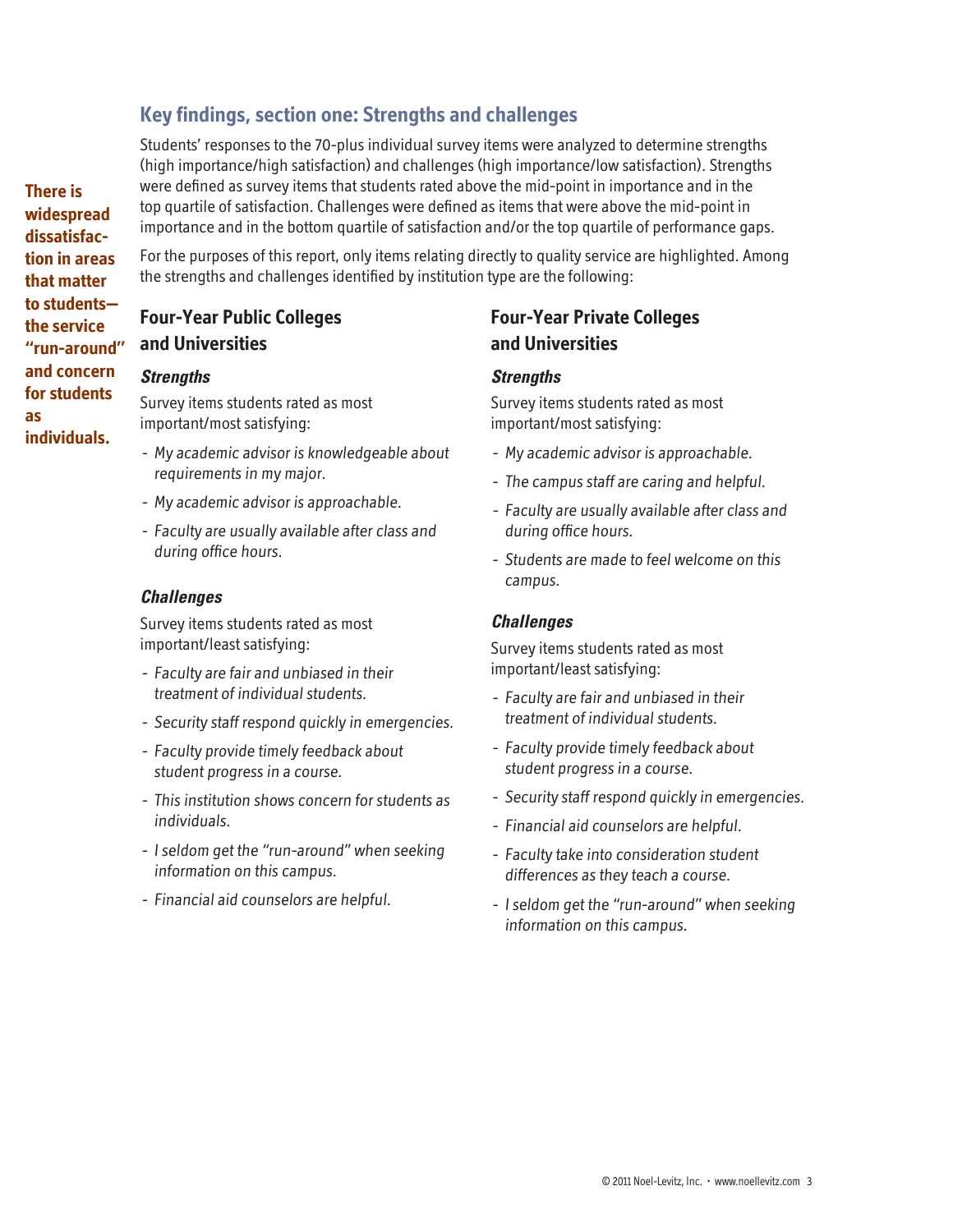# **Two-Year Community, Junior, and Technical Colleges**

#### *Strengths*

Survey items students rated as most important/most satisfying:

- Faculty are usually available after class and during office hours.
- Students are made to feel welcome on this campus.
- It is an enjoyable experience to be a student on this campus.

#### *Challenges*

Survey items students rated as most important/least satisfying:

- The school does whatever it can to help me reach my educational goals.
- My academic advisor is concerned about my success as an individual.
- The college shows concern for students as individuals.
- Financial aid counselors are helpful.

# **Career/Private Schools**

#### *Strengths*

Survey items students rated as most important/ most satisfying:

- Students are made to feel welcome at this school.
- Financial aid counselors are helpful.
- My academic advisor is approachable.
- The school staff are caring and helpful.
- Administrators are approachable to students.
- The personnel involved in registration are helpful.
- Admission staff are knowledgeable.

#### *Challenges*

Survey items students rated as most important/least satisfying:

- Faculty are fair and unbiased in their treatment of individual students.
- The school shows concern for students as individuals.
- Faculty are understanding of students' unique life circumstances.
- This school does whatever it can to help me reach my educational goals.

# **Special note on concern for students and the service "run-around"**

As indicated, there is widespread dissatisfaction in areas that matter to students—the service "runaround" and concern for students as individuals. These challenges, evident for each institution type, have also been identified in a separate companion study focusing only on students 25 years and older, the 2011 National Adult Student Priorities Report. You may download the complete report, free of charge, at **www.noellevitz.com/Benchmark**.

While the service "run-around" and concern for students as individuals sound like specific problems, they aren't. They are symptoms of several problems as we've noted in the Noel-Levitz online training program curriculum, Connections NOW™.

- Staff may lack knowledge of campus systems, policies, and procedures.
- Staff may be too busy to help.
- Staff may not take responsibility for customer problems.
- Staff may have poor access to information from other offices.
- The institution may have fragmented processes without concern for how students and other customers use them.
- Staff may not be empowered to seek solutions.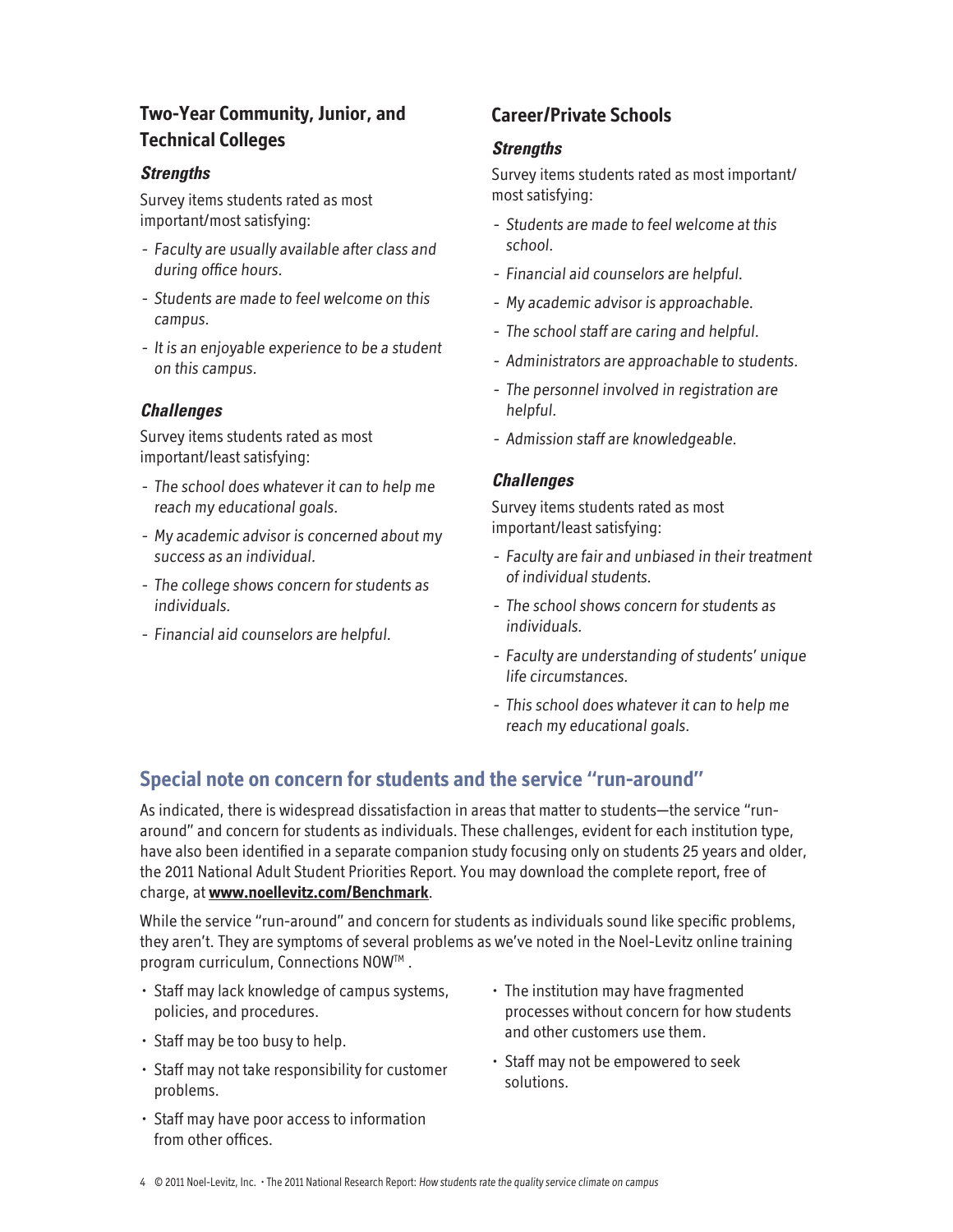# **Key findings, section two: Five-year trends**

The 70-plus survey items are grouped into 11 scales, of which three relate directly to the quality service climate on campuses: Concern for the Individual, Campus Climate, and Service Excellence.

Below are the three scales, the student scores, and the items that make up each scale by institution type. The 2010-2011 results show that performance gaps have increased in most areas, which means quality service is declining on campuses. However, performance gaps improved at career and private schools in 2010-2011. The accompanying importance and satisfaction scores show the continuing importance students place on service quality. It is also interesting to note that the largest performance gap at all four institution types for the 2010-2011 academic year was in the Concern for the Individual scale. This is an area of opportunity for all types of campuses to further improve.

## **Four-Year Public Colleges and Universities**

For four-year public institutions, the largest 2010-2011 gap score among the three scales was in Concern for the Individual, which assesses the institution's commitment to treating each student as an individual. This gap has increased in the past year.

Note that the sample sizes for these scores were 28,015 for 2006-2007; 26,933 for 2007-2008; 19,658 for 2008-2009; 35,384 for 2009-2010; and 30,333 for 2010-2011.

| Concern for the Individual 7 = very important/very satisfied; 1 = not important/not satisfied at all |           |           |           |           |           |  |  |
|------------------------------------------------------------------------------------------------------|-----------|-----------|-----------|-----------|-----------|--|--|
|                                                                                                      | 2006-2007 | 2007-2008 | 2008-2009 | 2009-2010 | 2010-2011 |  |  |
| Importance                                                                                           | 6.11      | 6.12      | 6.16      | 6.18      | 6.16      |  |  |
| Satisfaction                                                                                         | 4.95      | 5.02      | 5.12      | 5.12      | 5.09      |  |  |
| <b>Performance Gap</b>                                                                               | 1.16      | 1.10      | 1.04      | 1.06      | 1.07      |  |  |

Items comprising this scale: Faculty care about me as an individual; My academic advisor is concerned about my success as an individual; Counseling staff care about students as individuals; Faculty are fair and unbiased in their treatment of individual students; Residence hall staff are concerned about me as an individual; This institution shows concern for students as individuals.

|                        | Service Excellence 7 = very important/very satisfied; 1 = not important/not satisfied at all |           |           |           |           |  |  |
|------------------------|----------------------------------------------------------------------------------------------|-----------|-----------|-----------|-----------|--|--|
|                        | 2006-2007                                                                                    | 2007-2008 | 2008-2009 | 2009-2010 | 2010-2011 |  |  |
| Importance             | 6.02                                                                                         | 6.03      | 6.08      | 6.09      | 6.07      |  |  |
| Satisfaction           | 4.89                                                                                         | 4.97      | 5.06      | 5.08      | 5.04      |  |  |
| <b>Performance Gap</b> | 1.13                                                                                         | 1.06      | 1.02      | 1.01      | 1.03      |  |  |

Items comprising this scale: The campus staff are caring and helpful; Library staff are helpful and approachable; The staff in health services are competent; Counseling staff care about students as individuals; The personnel involved with registration are helpful; I seldom get the "run-around" when seeking information on this campus; I generally know what is happening on this campus; Channels for expressing student complaints are available.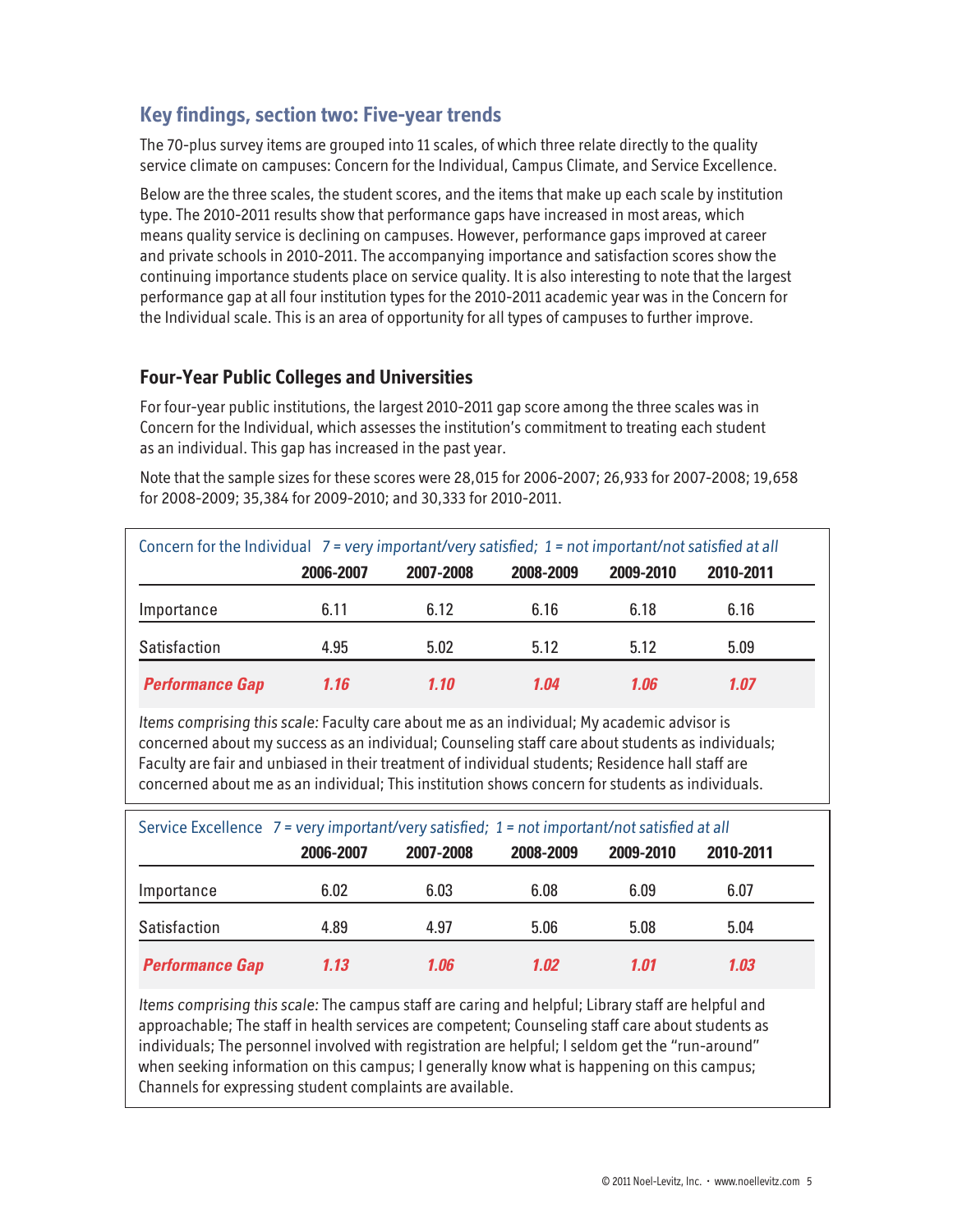|                        | Campus Climate $7$ = very important/very satisfied; $1$ = not important/not satisfied at all |           |           |           |           |  |  |
|------------------------|----------------------------------------------------------------------------------------------|-----------|-----------|-----------|-----------|--|--|
|                        | 2006-2007                                                                                    | 2007-2008 | 2008-2009 | 2009-2010 | 2010-2011 |  |  |
| Importance             | 6.11                                                                                         | 6.11      | 6.18      | 6.17      | 6.14      |  |  |
| Satisfaction           | 5.04                                                                                         | 5.08      | 5.22      | 5.23      | 5.15      |  |  |
| <b>Performance Gap</b> | 1.07                                                                                         | 1.03      | 0.96      | 0.94      | 0.99      |  |  |

Items comprising this scale: Most students feel a sense of belonging here; This institution shows concern for students as individuals; It is an enjoyable experience to be a student on this campus; I feel a sense of pride about my campus; This institution has a good reputation within the community; There is a commitment to academic excellence on this campus; The campus staff are caring and helpful; Students are made to feel welcome on this campus; Administrators are approachable to students; I seldom get the "run-around" when seeking information on this campus; I generally know what's happening on campus; Tuition paid is a worthwhile investment; There is a strong commitment to racial harmony on this campus; Channels for expressing student complaints are readily available; Freedom of expression is protected on campus; Faculty care about me as an individual; The campus is safe and secure for all students.

## **Four-Year Private Colleges and Universities**

For four-year private colleges and universities, the largest 2010-2011 gap score among the three scales was Concern for the Individual, but Campus Climate and Service Excellence were close behind.

Note that the sample sizes for these scores were 81,312 for 2006-2007; 96,730 for 2007-2008; 75,284 for 2008-2009; 97,625 for 2009-2010; and 83,918 for 2010-2011.

| Concern for the Individual $7$ = very important/very satisfied; $1$ = not important/not satisfied at all |           |           |           |           |           |  |  |
|----------------------------------------------------------------------------------------------------------|-----------|-----------|-----------|-----------|-----------|--|--|
|                                                                                                          | 2006-2007 | 2007-2008 | 2008-2009 | 2009-2010 | 2010-2011 |  |  |
| Importance                                                                                               | 6.14      | 6.17      | 6.16      | 6.17      | 6.19      |  |  |
| Satisfaction                                                                                             | 5.16      | 5.21      | 5.25      | 5.28      | 5.25      |  |  |
| <b>Performance Gap</b>                                                                                   | 0.98      | 0.96      | 0.91      | 0.89      | 0.94      |  |  |

Items comprising this scale: Faculty care about me as an individual; My academic advisor is concerned about my success as an individual; Counseling staff care about students as individuals; Faculty are fair and unbiased in their treatment of individual students; Residence hall staff are concerned about me as an individual; This institution shows concern for students as individuals.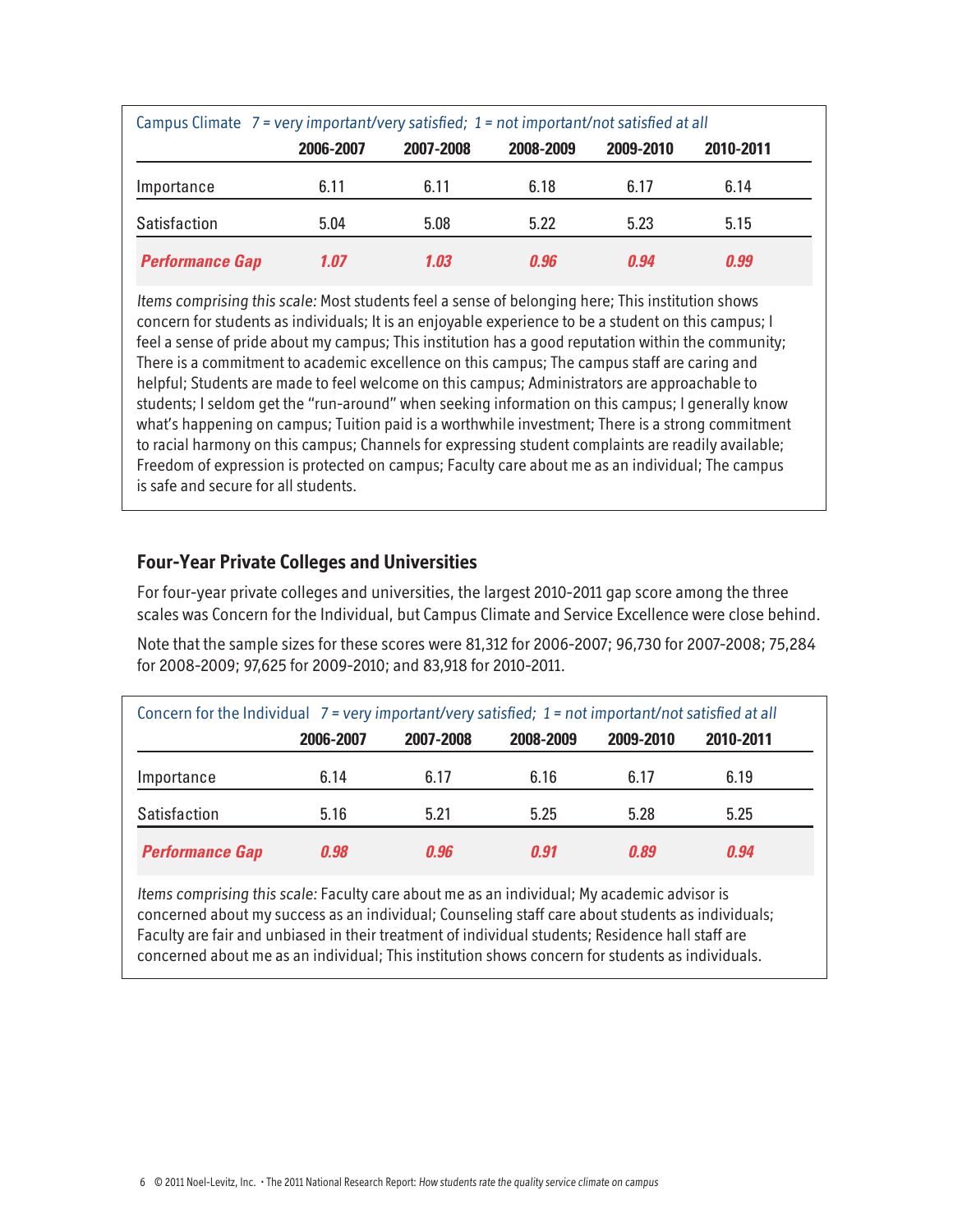|                        | Service Excellence 7 = very important/very satisfied; 1 = not important/not satisfied at all |           |           |           |           |  |  |
|------------------------|----------------------------------------------------------------------------------------------|-----------|-----------|-----------|-----------|--|--|
|                        | 2006-2007                                                                                    | 2007-2008 | 2008-2009 | 2009-2010 | 2010-2011 |  |  |
| Importance             | 6.00                                                                                         | 6.02      | 6.04      | 6.02      | 6.07      |  |  |
| Satisfaction           | 5.05                                                                                         | 5.09      | 5.16      | 5.16      | 5.16      |  |  |
| <b>Performance Gap</b> | 0.95                                                                                         | 0.93      | 0.88      | 0.86      | 0.91      |  |  |

Items comprising this scale: The campus staff are caring and helpful; Library staff are helpful and approachable; The staff in health services are competent; Counseling staff care about students as individuals; The personnel involved with registration are helpful; I seldom get the "run-around" when seeking information on this campus; I generally know what is happening on this campus; Channels for expressing student complaints are available.

|                        |           | Campus Climate $7$ = very important/very satisfied; $1$ = not important/not satisfied at all |           |           |           |  |  |  |
|------------------------|-----------|----------------------------------------------------------------------------------------------|-----------|-----------|-----------|--|--|--|
|                        | 2006-2007 | 2007-2008                                                                                    | 2008-2009 | 2009-2010 | 2010-2011 |  |  |  |
| Importance             | 6.14      | 6.17                                                                                         | 6.17      | 6.18      | 6.20      |  |  |  |
| Satisfaction           | 5.19      | 5.22                                                                                         | 5.29      | 5.30      | 5.28      |  |  |  |
| <b>Performance Gap</b> | 0.95      | 0.95                                                                                         | 0.88      | 0.88      | 0.92      |  |  |  |

Items comprising this scale: Most students feel a sense of belonging here; This institution shows concern for students as individuals; It is an enjoyable experience to be a student on this campus; I feel a sense of pride about my campus; This institution has a good reputation within the community; There is a commitment to academic excellence on this campus; The campus staff are caring and helpful; Students are made to feel welcome on this campus; Administrators are approachable to students; I seldom get the "run-around" when seeking information on this campus; I generally know what's happening on campus; Tuition paid is a worthwhile investment; There is a strong commitment to racial harmony on this campus; Channels for expressing student complaints are readily available; Freedom of expression is protected on campus; Faculty care about me as an individual; The campus is safe and secure for all students.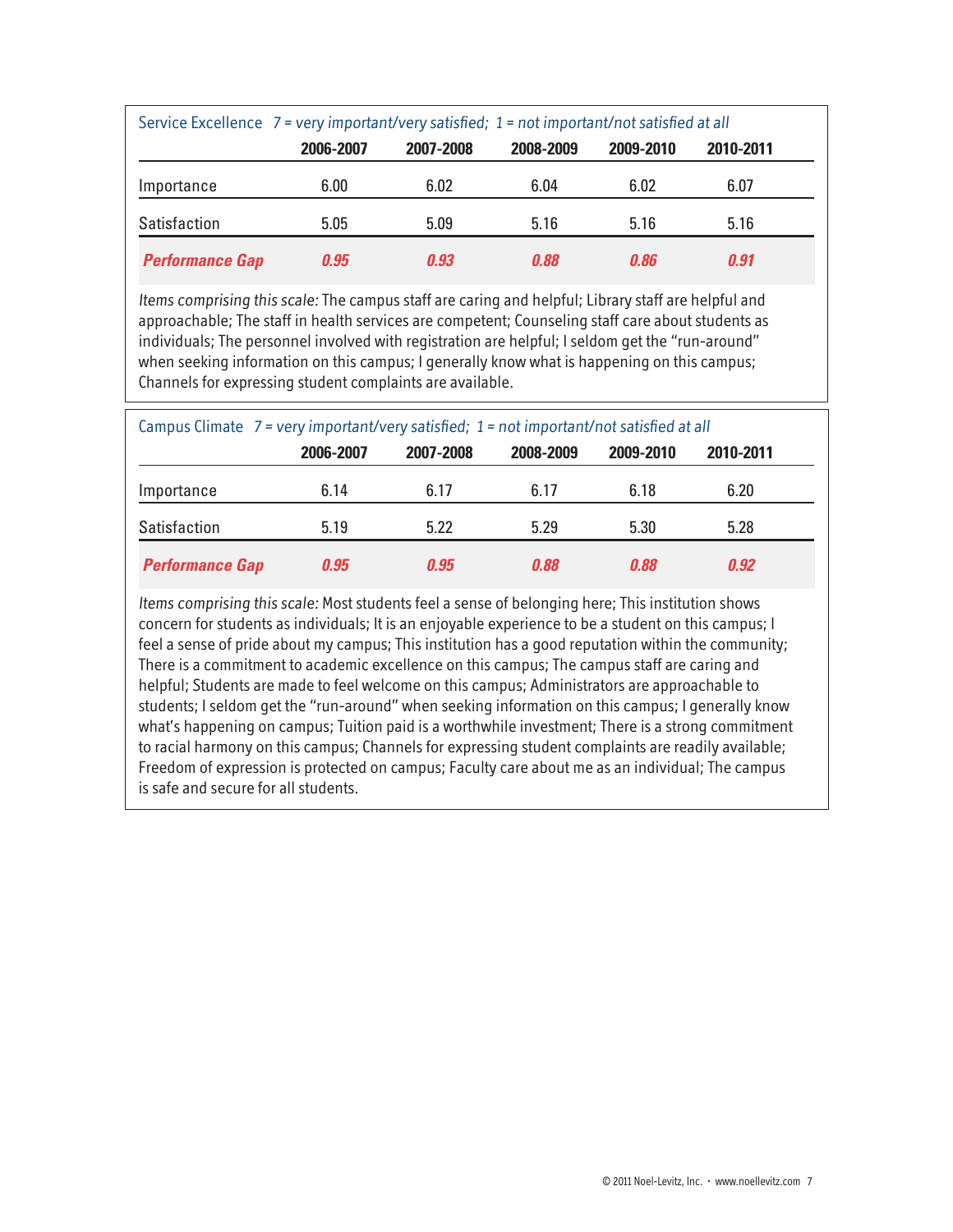## **Two-Year Community, Junior, and Technical Colleges**

For two-year community, junior, and technical colleges, the largest 2010-2011 gap scores among the three scales was also for Concern for the Individual, by a large margin.

| Concern for the Individual $7 = \text{very important/very satisfied}$ ; 1 = not important/not satisfied at all |      |      |      |      |      |  |  |
|----------------------------------------------------------------------------------------------------------------|------|------|------|------|------|--|--|
| 2006-2007<br>2008-2009<br>2009-2010<br>2007-2008<br>2010-2011                                                  |      |      |      |      |      |  |  |
| Importance                                                                                                     | 6.07 | 6.08 | 6.11 | 6.08 | 6.14 |  |  |
| Satisfaction                                                                                                   | 5.18 | 5.24 | 5.25 | 5.21 | 5.24 |  |  |
| <b>Performance Gap</b>                                                                                         | 0.89 | 0.84 | 0.86 | 0.87 | 0.90 |  |  |

Note that the sample sizes for these scores were 61,064 for 2006-2007; 60,206 for 2007-2008; 62,875 for 2008-2009; 60,695 for 2009-2010; and 73,316 for 2010-2011.

Items comprising this scale: Faculty care about me as an individual; My academic advisor is concerned about my success as an individual; Counseling staff care about students as individuals; Faculty are fair and unbiased in their treatment of individual students; This college shows concern for students as individuals.

|                        |           | Service Excellence 7 = very important/very satisfied; 1 = not important/not satisfied at all |           |           |           |  |
|------------------------|-----------|----------------------------------------------------------------------------------------------|-----------|-----------|-----------|--|
|                        | 2006-2007 | 2007-2008                                                                                    | 2008-2009 | 2009-2010 | 2010-2011 |  |
| Importance             | 5.94      | 5.95                                                                                         | 5.99      | 5.95      | 6.02      |  |
| Satisfaction           | 5.23      | 5.27                                                                                         | 5.29      | 5.27      | 5.31      |  |
| <b>Performance Gap</b> | 0.71      | 0.68                                                                                         | 0.70      | በ.68      | 0.71      |  |

Items comprising this scale: The campus staff are caring and helpful; Library staff are helpful and approachable; The personnel involved with registration are helpful; I seldom get the "run-around" when seeking information on this campus; I generally know what is happening on campus; Channels for expressing student complaints are available; People on this campus respect and are supportive of each other; Administrators are approachable to students; Bookstore staff are helpful.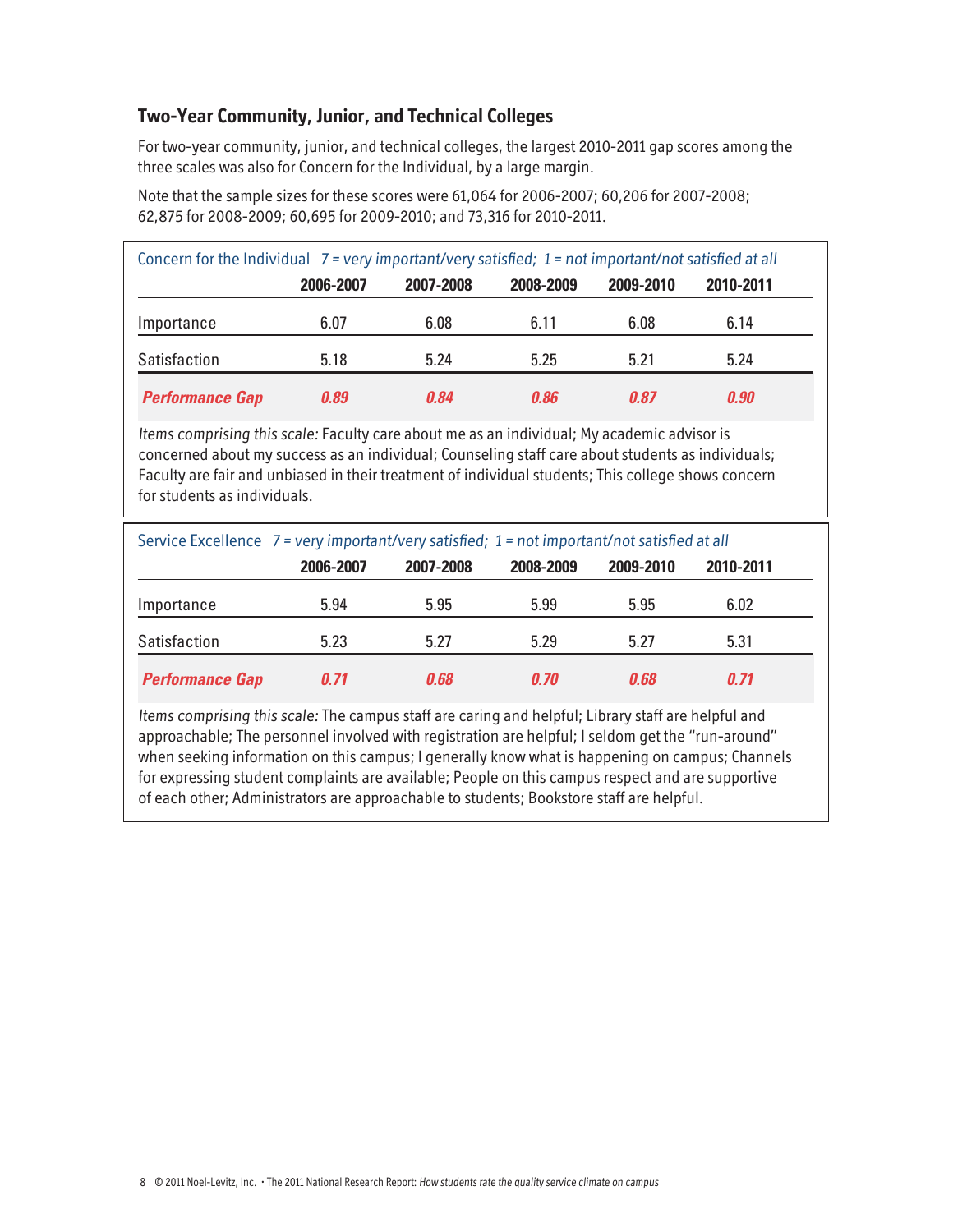|                        | Campus Climate 7 = very important/very satisfied; 1 = not important/not satisfied at all |           |           |           |           |  |  |
|------------------------|------------------------------------------------------------------------------------------|-----------|-----------|-----------|-----------|--|--|
|                        | 2006-2007                                                                                | 2007-2008 | 2008-2009 | 2009-2010 | 2010-2011 |  |  |
| Importance             | 5.95                                                                                     | 5.97      | 6.01      | 5.97      | 6.03      |  |  |
| Satisfaction           | 5.26                                                                                     | 5.31      | 5.33      | 5.30      | 5.34      |  |  |
| <b>Performance Gap</b> | 0.69                                                                                     | 0.66      | 0.68      | 0.67      | 0.69      |  |  |

Items comprising this scale: Most students feel a sense of belonging here; The campus is safe and secure for all students; It is an enjoyable experience to be a student on this campus; Students are made to feel welcome here; This institution has a good reputation within the community; This college shows concern for students as individuals; Faculty care about me as an individual; People on this campus respect and are supportive of each other; The campus staff are caring and helpful; I generally know what is happening on campus; This school does whatever it can to help me reach my educational goals; Administrators are approachable to students; New student orientation services help students adjust to college; I seldom get the "run-around" when seeking information on this campus; Channels for expressing student complaints are readily available.

## **Career and Private Schools**

For career and private schools, the largest 2010-2011 gap score among the three scales was also for Concern for the Individual. All three reflect positive shifts in satisfaction scores in 2010-2011.

Note that the sample sizes for these scores were 6,197 for 2006-2007; 8,155 for 2007-2008; 13,311 for 2008-2009; 35,346 for 2009-2010; and 45,479 for 2010-2011.

| Concern for the Individual $7 = \text{very important/very satisfied}$ ; 1 = not important/not satisfied at all |           |           |           |           |           |  |  |
|----------------------------------------------------------------------------------------------------------------|-----------|-----------|-----------|-----------|-----------|--|--|
|                                                                                                                | 2006-2007 | 2007-2008 | 2008-2009 | 2009-2010 | 2010-2011 |  |  |
| Importance                                                                                                     | 6.20      | 6.16      | 6.23      | 6.23      | 6.28      |  |  |
| Satisfaction                                                                                                   | 5.06      | 4.99      | 5.23      | 5.00      | 5.19      |  |  |
| <b>Performance Gap</b>                                                                                         | 1.14      | 1.17      | 1.00      | 1.23      | 1.09      |  |  |

Items comprising this scale: Faculty care about me as an individual; My academic advisor is concerned about my success as an individual; Advising staff care about students as individuals; Faculty are fair and unbiased in their treatment of individual students; This school shows concern for students as individuals.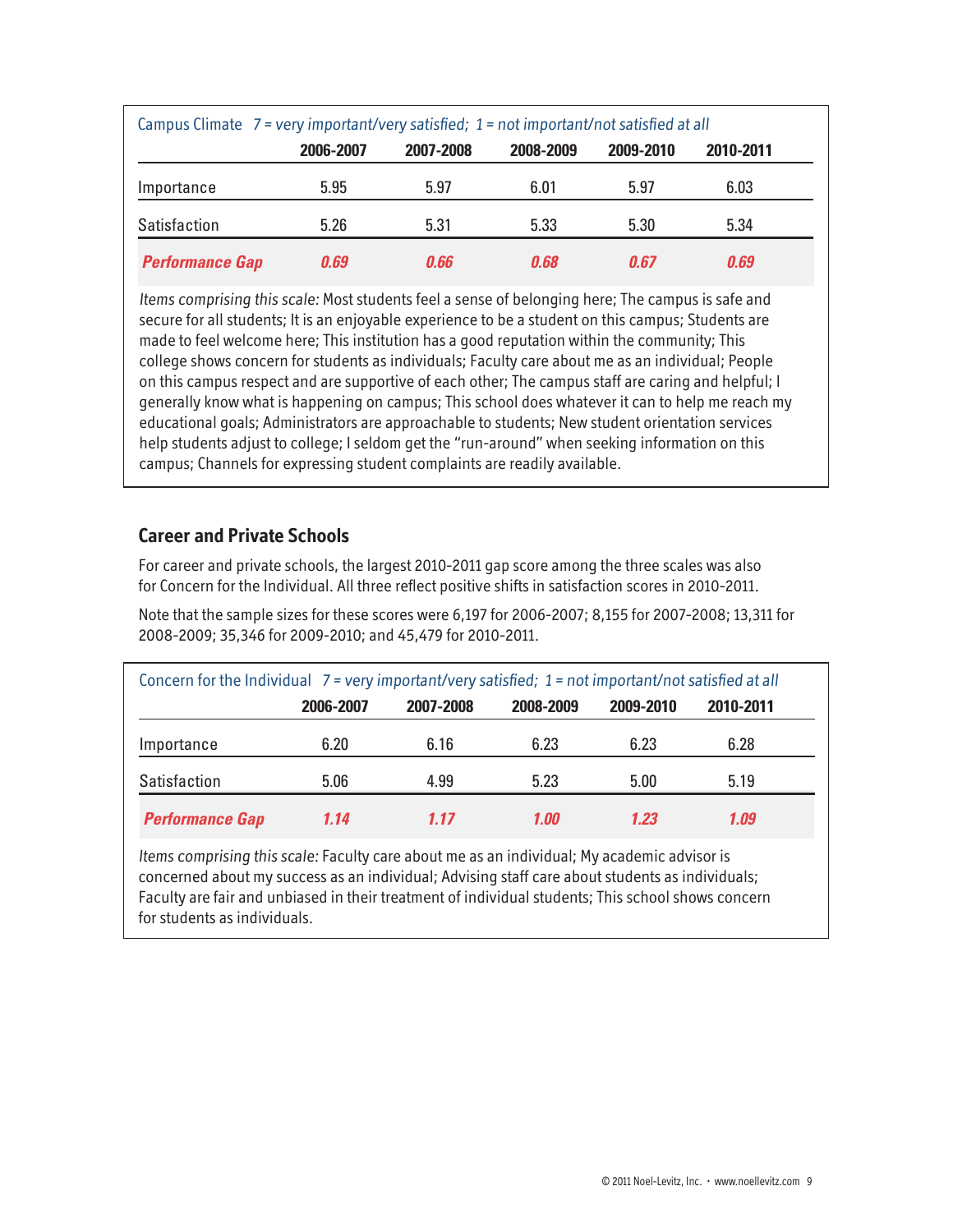|                        | Service Excellence 7 = very important/very satisfied; 1 = not important/not satisfied at all |           |           |           |           |  |  |
|------------------------|----------------------------------------------------------------------------------------------|-----------|-----------|-----------|-----------|--|--|
|                        | 2006-2007                                                                                    | 2007-2008 | 2008-2009 | 2009-2010 | 2010-2011 |  |  |
| Importance             | 6.06                                                                                         | 6.05      | 6.10      | 6.09      | 6.15      |  |  |
| Satisfaction           | 5.07                                                                                         | 5.01      | 5.21      | 4.93      | 5.13      |  |  |
| <b>Performance Gap</b> | 0.99                                                                                         | 1.04      | 0.89      | 1.16      | 1.02      |  |  |

Items comprising this scale: The campus staff are caring and helpful; Library staff are helpful and approachable; The personnel involved with registration are helpful; I seldom get the "run-around" when seeking information at this school; I generally know what is happening at this school; Channels for expressing student complaints are available; People at this school respect and are supportive of each other; Administrators are approachable to students; Bookstore staff are helpful.

|                        |           | Campus Climate $7$ = very important/very satisfied; $1$ = not important/not satisfied at all |           |           |           |  |  |  |
|------------------------|-----------|----------------------------------------------------------------------------------------------|-----------|-----------|-----------|--|--|--|
|                        | 2006-2007 | 2007-2008                                                                                    | 2008-2009 | 2009-2010 | 2010-2011 |  |  |  |
| Importance             | 6.14      | 6.11                                                                                         | 6.17      | 6.19      | 6.24      |  |  |  |
| Satisfaction           | 5.14      | 5.03                                                                                         | 5.28      | 4.99      | 5.19      |  |  |  |
| <b>Performance Gap</b> | 1.00      | 1.08                                                                                         | 0.89      | 1.20      | 1.05      |  |  |  |

Items comprising this scale: Most students feel a sense of belonging here; The campus is safe and secure for all students; It is an enjoyable experience to be a student at this school; Students are made to feel welcome at this school; This institution has a good reputation within the community; This school shows concern for students as individuals; Faculty care about me as an individual; People at this school respect and are supportive of each other; The campus staff are caring and helpful; I generally know what is happening at this school; This school does whatever it can to help me reach my educational goals; Administrators are approachable to students; New student orientation services help students adjust to school; I seldom get the "run-around" when seeking information at this school; Channels for expressing student complaints are readily available.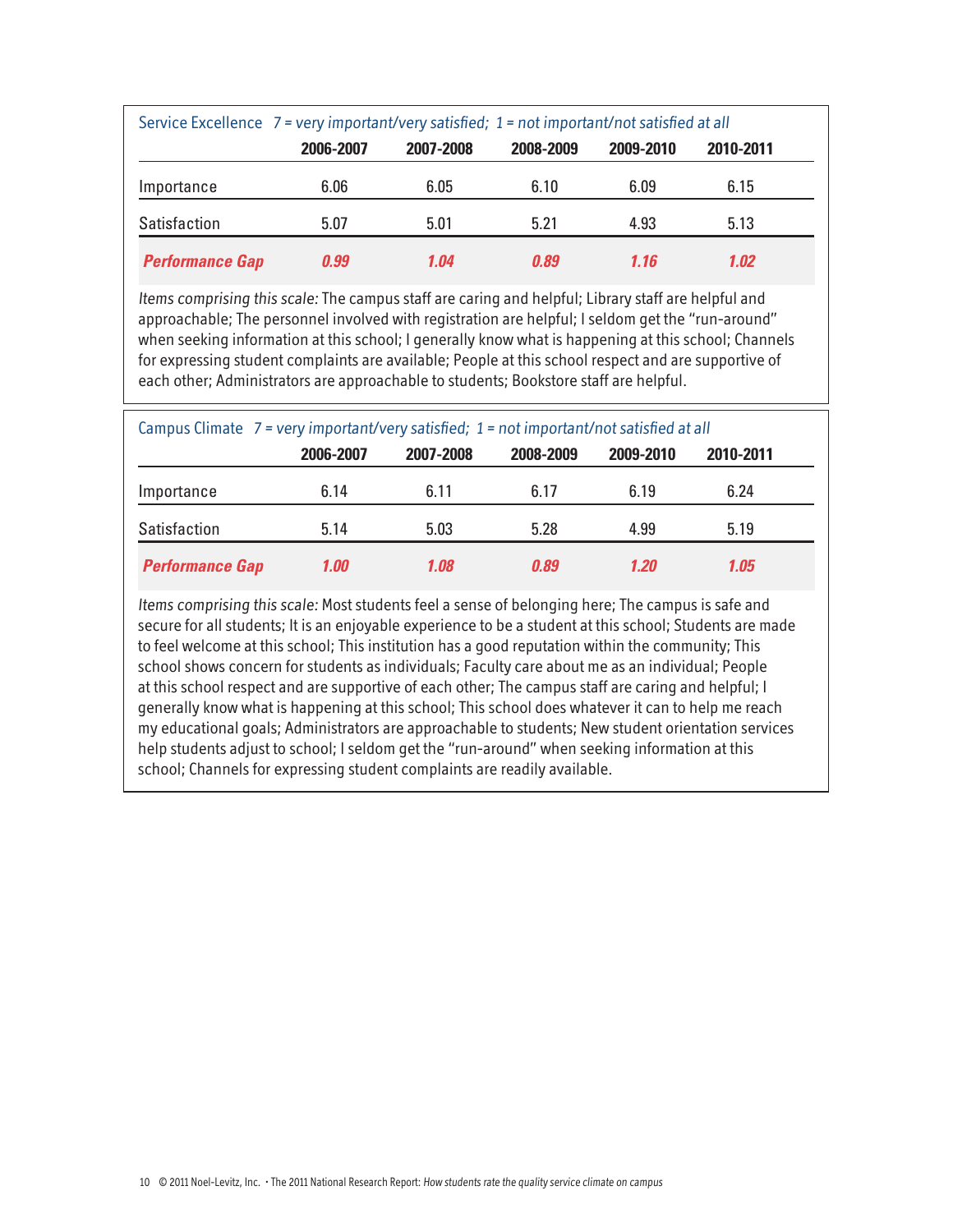## **Key indicators of a service culture**

Here are some of the things you'll see at a college or university that has a service culture:

- People take responsibility.
- There are few barriers to communication and action.
- People are responsive to the needs of internal and external customers.
- People are friendly and courteous toward each other.
- Front-line staff frequently ask if they can be of service.
- People smile and look like they enjoy their work.
- People continuously look for ways to improve.
- Staff feel empowered to act.
- People receive positive feedback from colleagues.
- Customers are pleased after their interactions with staff.
- Administrators help staff work to improve service.
- Everyone works to identify and prevent problems.
- People work to develop customer-oriented systems, policies, and procedures.
- Staff anticipate the needs of their internal and external customers.

### **Summary**

The quality service climate on campuses is getting better, but there is still room for improvement. Campuses that are serious about service quality will look at this national trend data as a valuable source of information, but they will not stop there. To serve students well, it is even more critical for each institution to listen to its own students' unique needs and priorities by conducting campus-specific satisfaction assessments. Resulting gaps and priorities can then be used to develop targeted action plans for retaining and serving specific student populations.